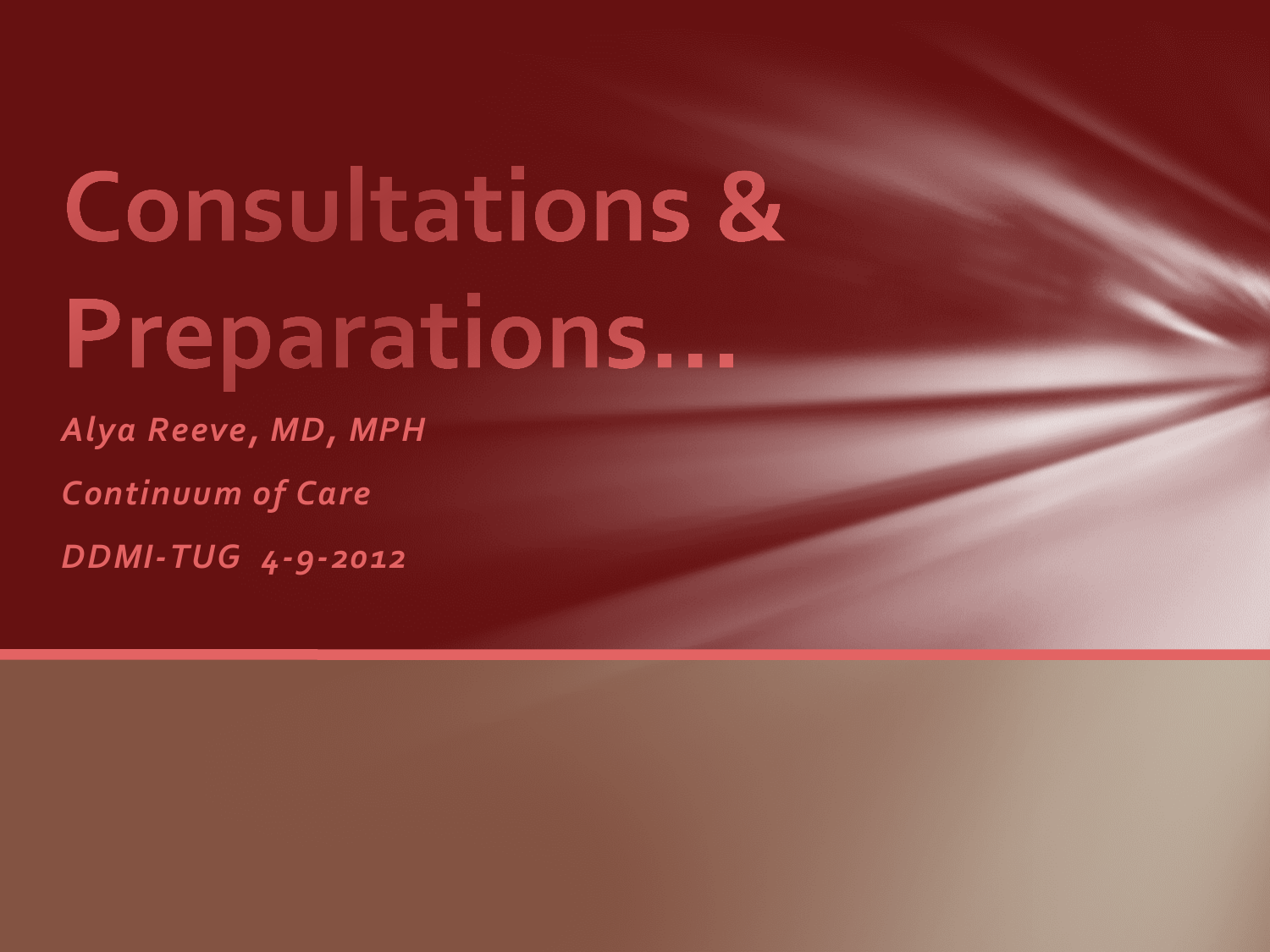## **Objectives**

#### **Review expectations for case consultations:**

- **Medical,**
- $\mathbf{\hat{P}}$  Therapy,
- **Family,**
- **Spiritual**
- **Other…**

 $\diamond$  **Hear & discuss cases we are encountering in the present.**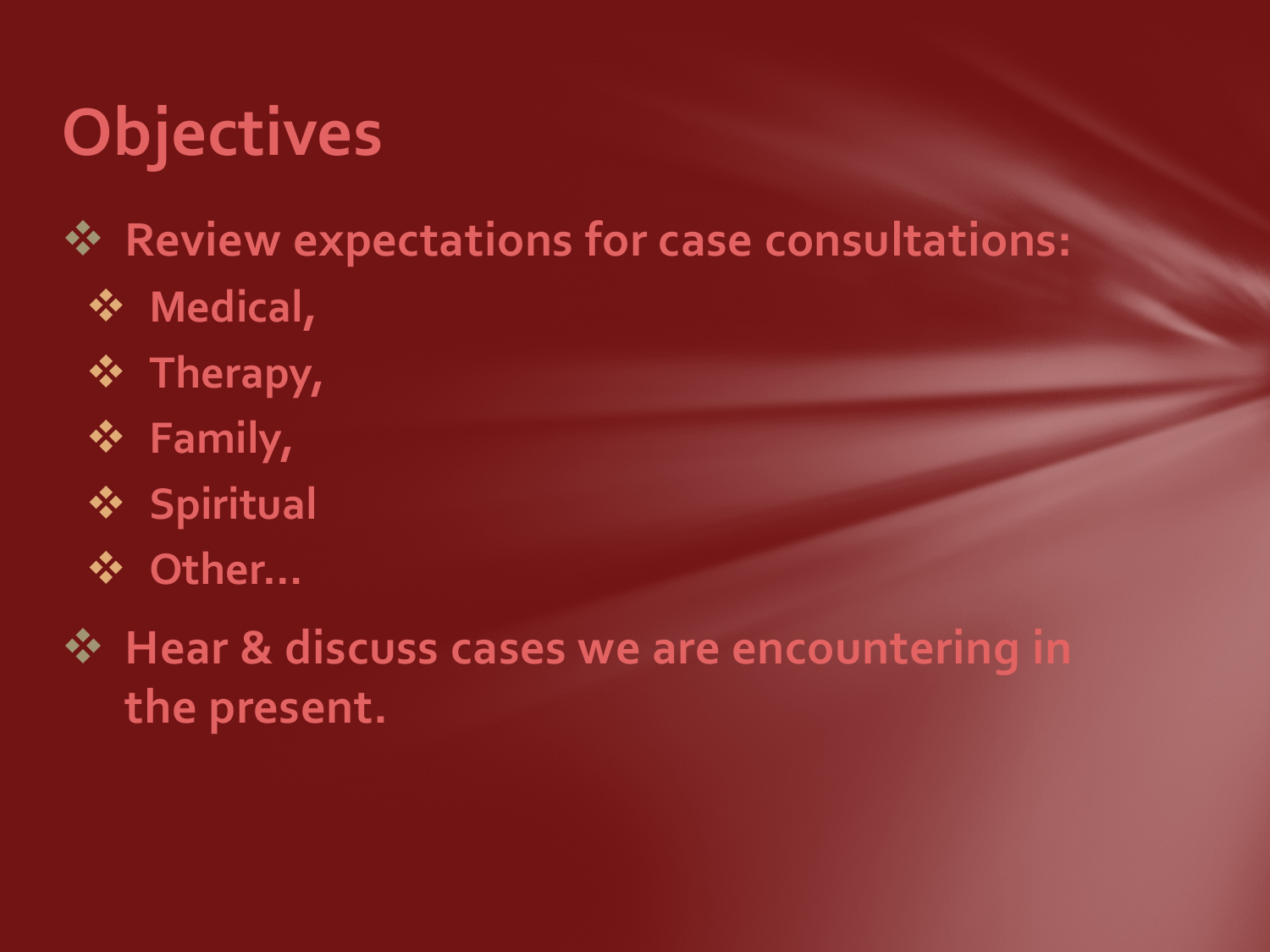#### **What Is Our Question?**

- **Clarify the purpose of consultation**
	- **Solve a specific problem?**
	- **Get an integrated overview?**
	- **Help resolve external struggles (team, guardian, specialists, etc.)**
- **Think of important context for presenting a person, at this point in their life.**
	- **Age – what are their tasks of living?**
		- **What are their physical capabilities?**
		- **What are their mental capabilities?**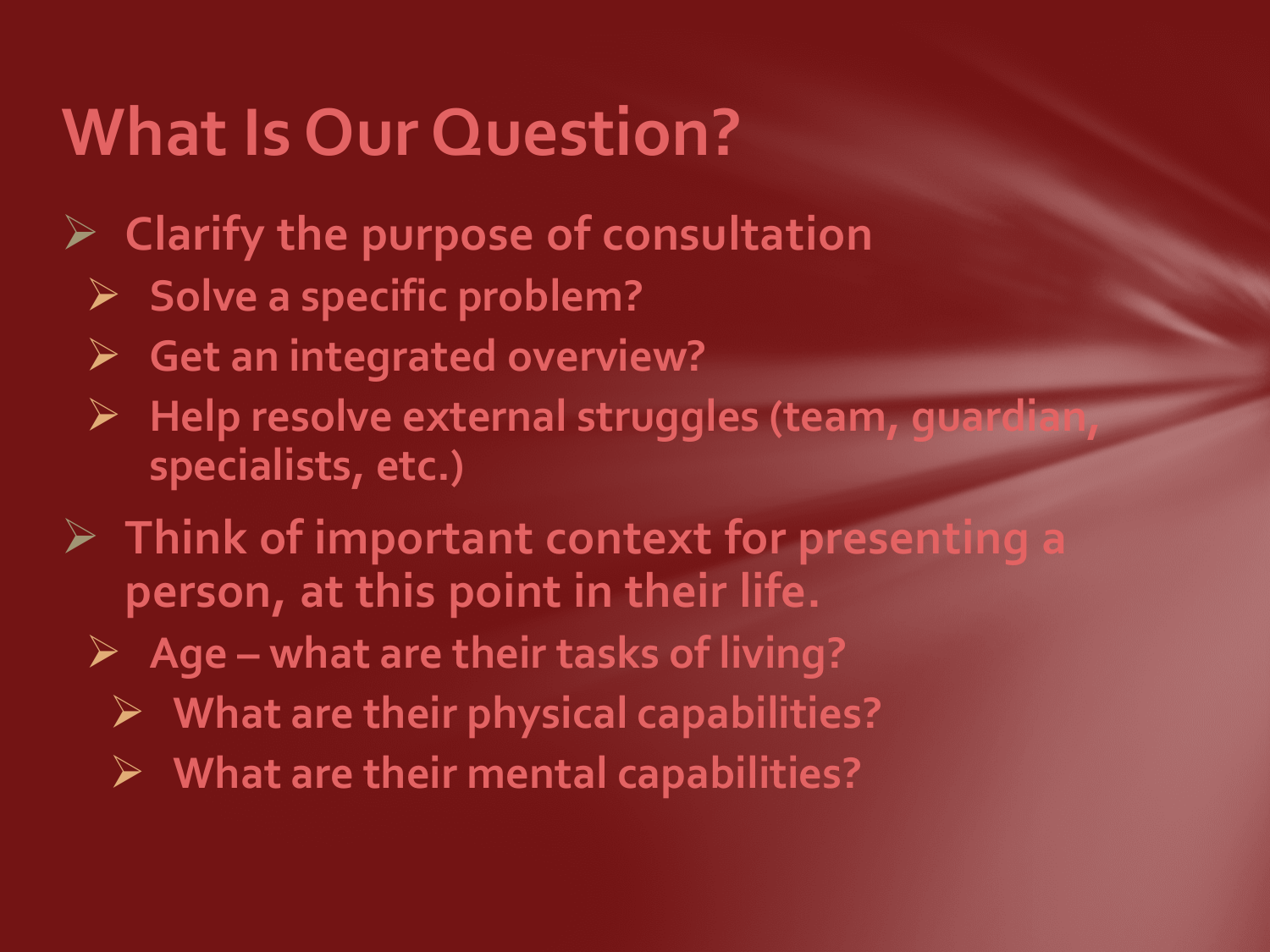#### **Purpose of Individual Context**

- **BIOlogical – PSYCHOlogical – SOCial**
- **All the conditions of our organism**
- **How has our personality developed? E.g.:** 
	- **Reactive or observer; expressive; movement oriented?**
	- **Flexible? controlling? Passive? Avoidant?...**
- **What are our connections with other people?**
	- **P** Do we have close friends?
	- **To whom do we turn in times of stress?**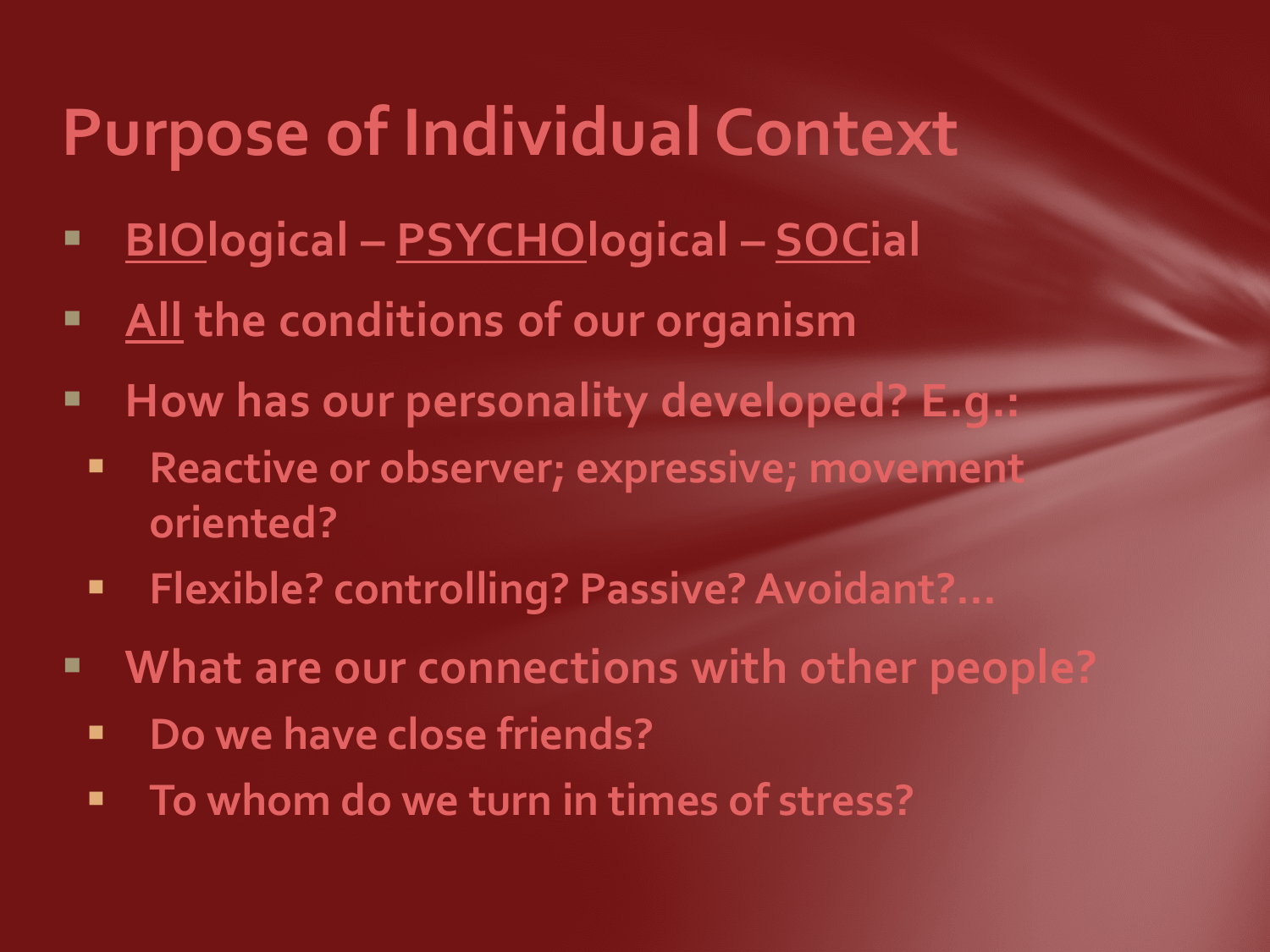## **Formulating A Story**

**Establish a story (it is made to fit to the time available)**

- **Who**
- **What**
- **When**
- **Where**
- **Provide a timeline** *(accuracy is important)*
	- $\div$  Relative to the individual's lifetime ~
		- **when did the current situation begin,**
		- **❖ how much has it affected their QOL/daily living**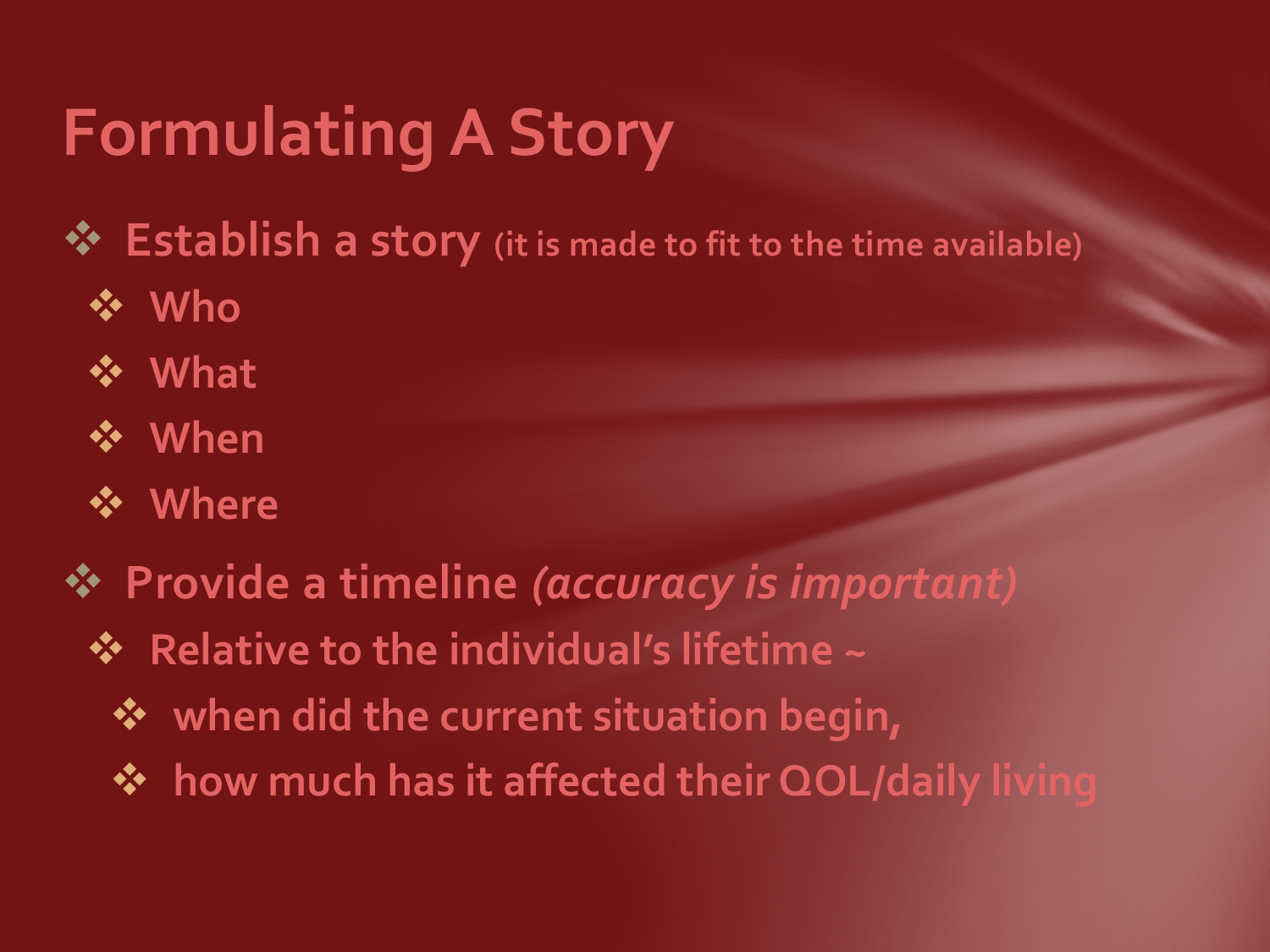## **Furthering the Story**

- **Give room for new information and hypotheses**
- **Use clarifying questions**
- **Understand purpose of further information (laboratory tests, treatments, interventions)**
- **Purpose: to build to future experience**
	- **Prevention of illness**
	- **❖ Resolution of problem**
	- **❖** New skills and adaptive behavior...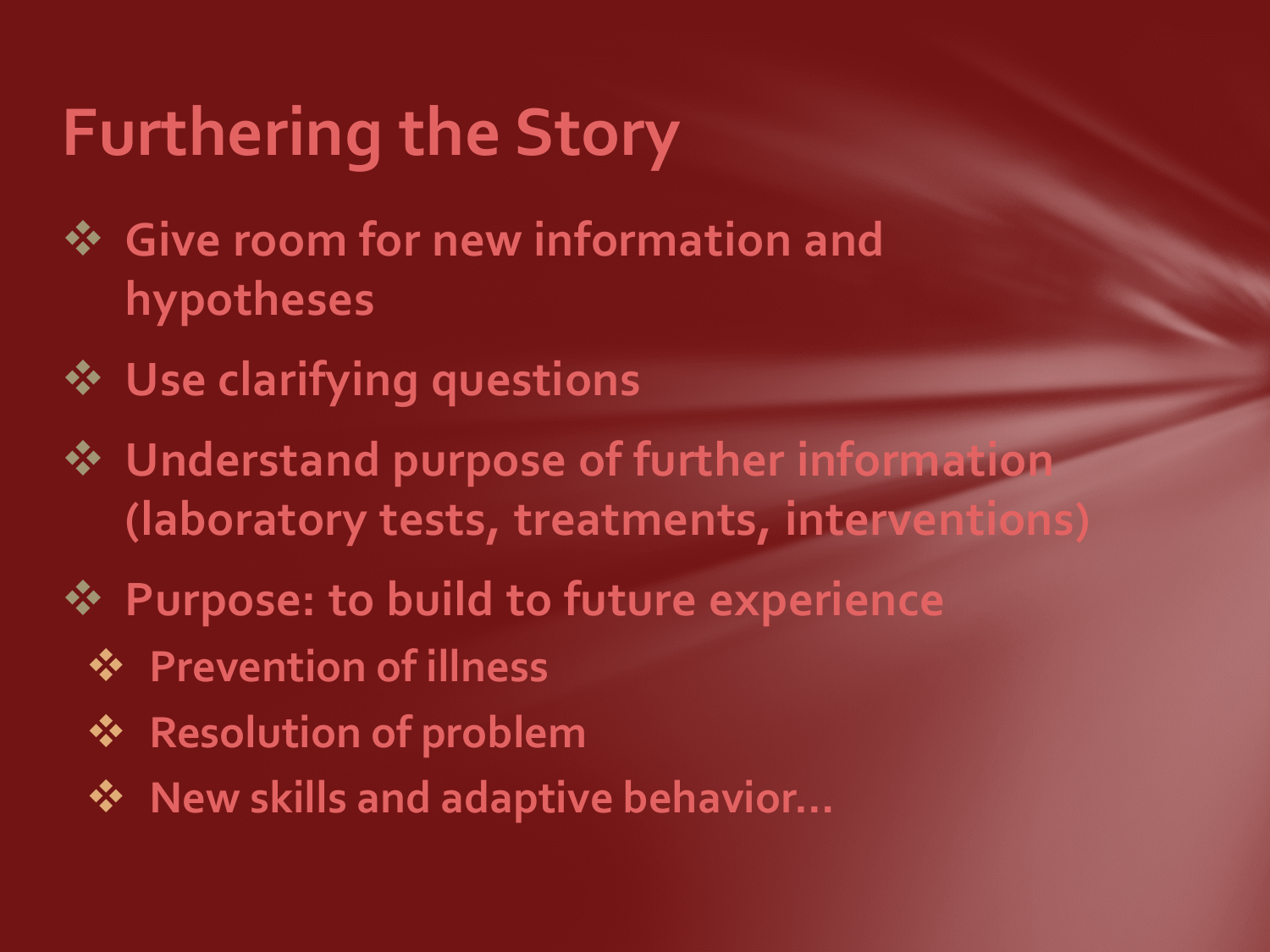## **Medical Consultations**

- **One sentence biological descriptor: age, gender, social relationship, position.**
- **Two sentence problem: the issue, timeline; factors tried to address it; results to date.**
- **Current physical state: vital signs; pain.**
- **Past History: all past medical conditions and treatments; active and dormant; development.**
- **Medications: all medications, supplements, and ongoing therapies.**
- **Living situation: housing situation, guardianship, pharmacy, work, leisure, relationships and community activities.**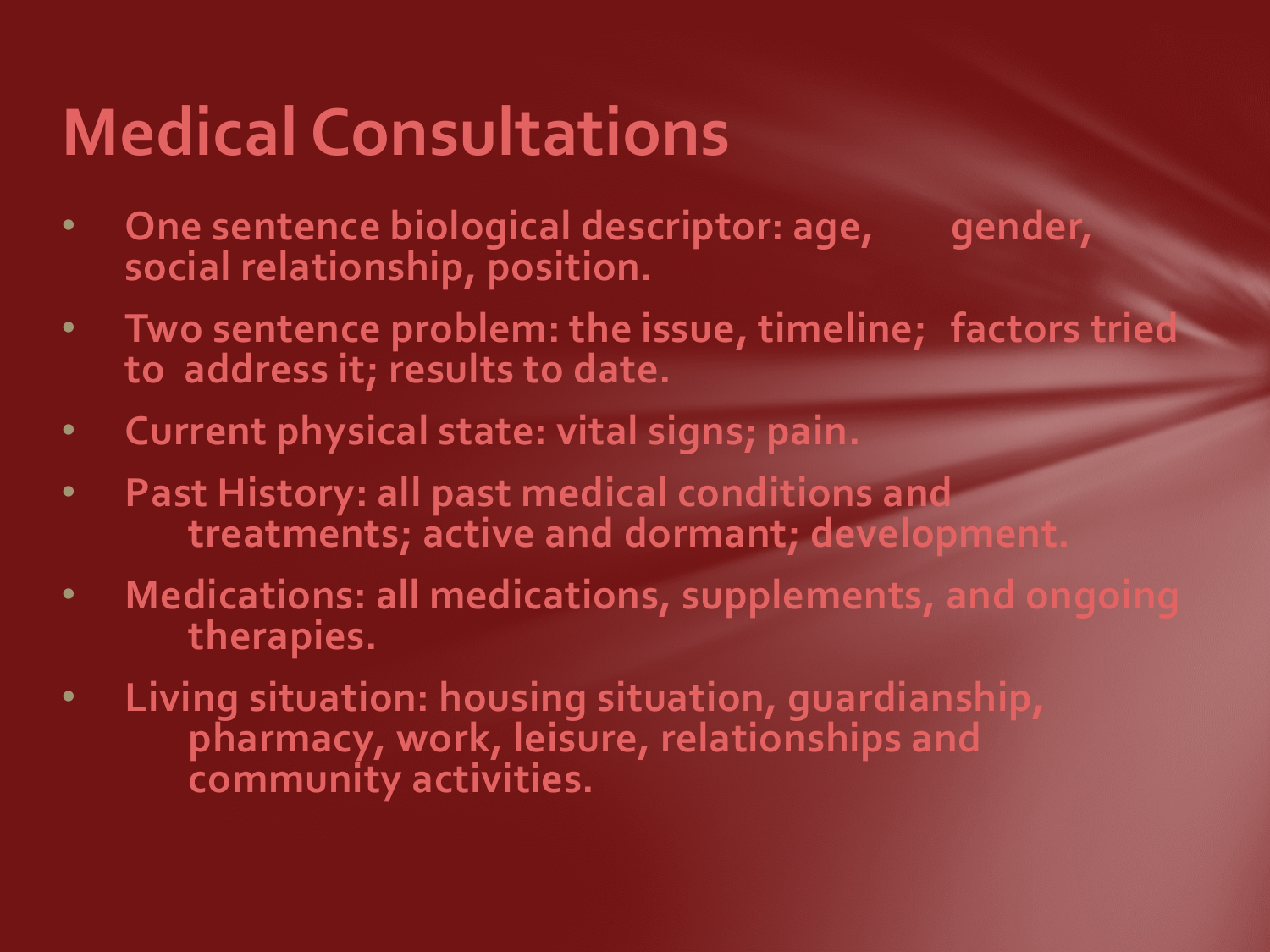#### **Shall We Discuss Some Cases?**

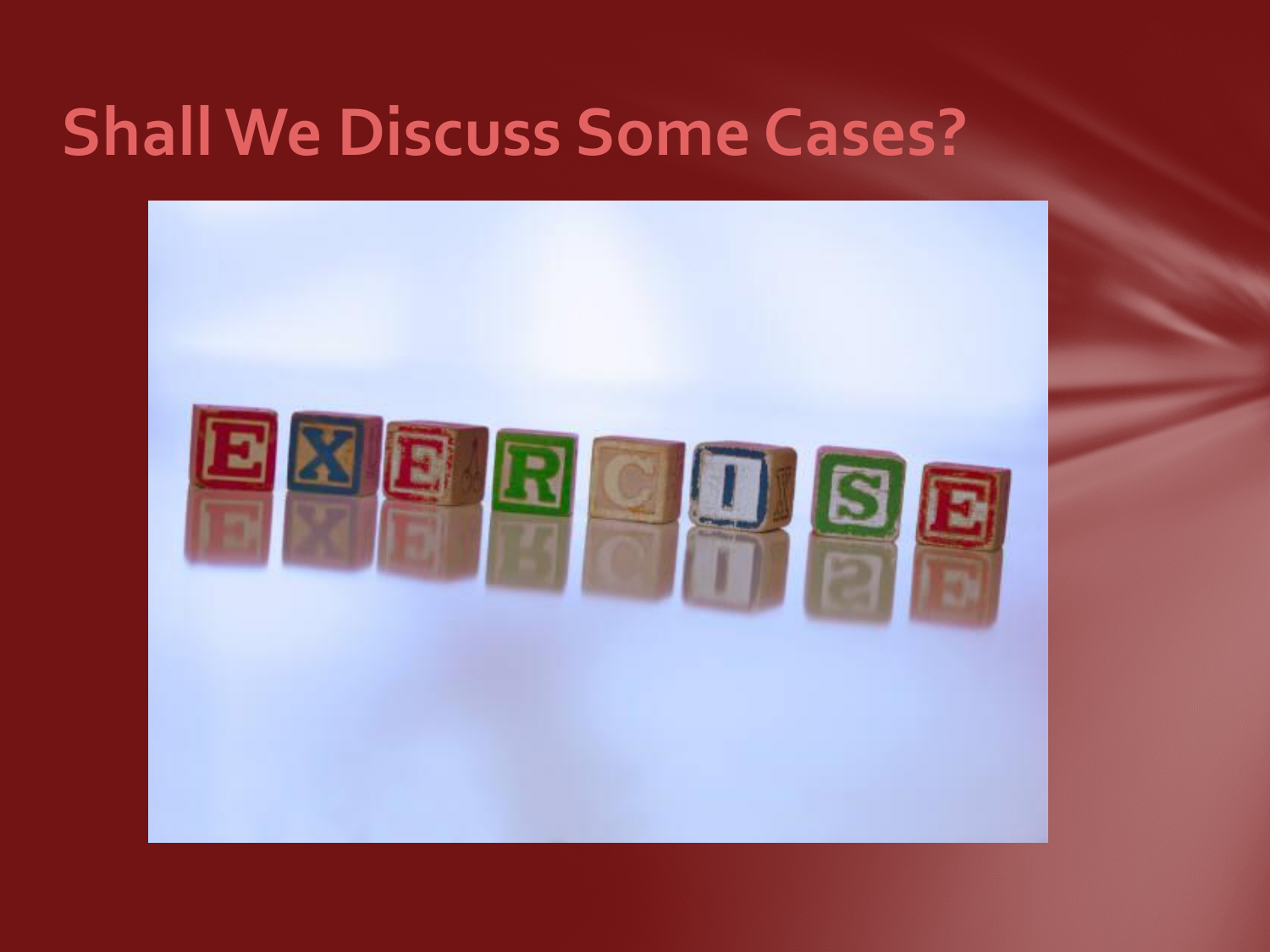#### **Synergy of ideas & information…**